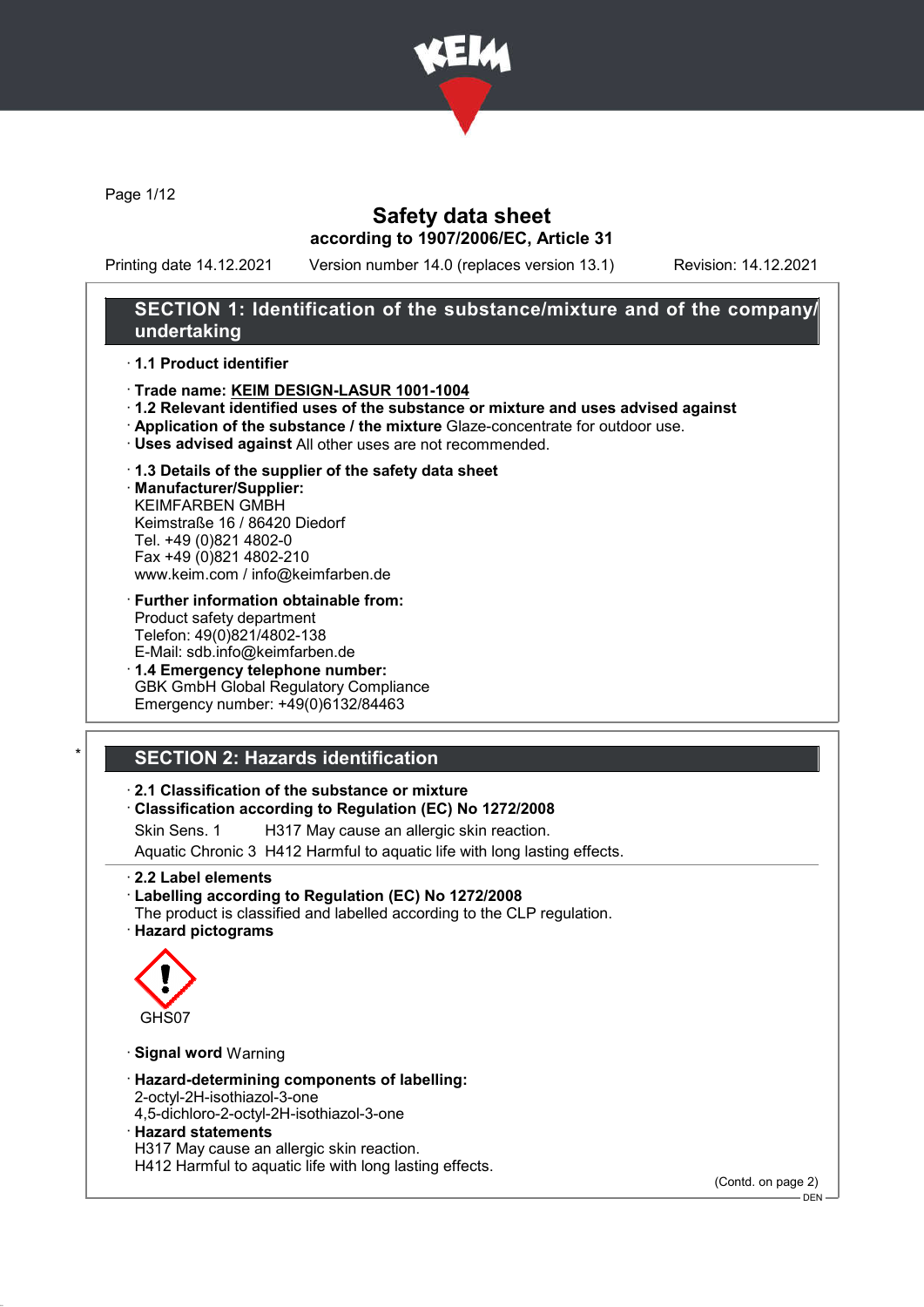

Page 2/12

# Safety data sheet according to 1907/2006/EC, Article 31

Printing date 14.12.2021 Version number 14.0 (replaces version 13.1) Revision: 14.12.2021

#### Trade name: KEIM DESIGN-LASUR 1001-1004

(Contd. of page 1)

#### · Precautionary statements

- P102 Keep out of reach of children.<br>P261 Avoid breathing mist/vapours/
- P261 Avoid breathing mist/vapours/spray.<br>P280 Wear protective gloves / protective of
- Wear protective gloves / protective clothing.
- P273 Avoid release to the environment.

P302+P352 IF ON SKIN: Wash with plenty of soap and water.

- P333+P313 If skin irritation or rash occurs: Get medical advice/attention.
- P362+P364 Take off contaminated clothing and wash it before reuse.
- P501 Dispose of contents/container in accordance with regional/national regulations.
- · 2.3 Other hazards Alkaline product. Avoid contact with skin and eyes.
- · Results of PBT and vPvB assessment
- · PBT: Not applicable
- · vPvB: Not applicable

## **SECTION 3: Composition/information on ingredients**

#### · 3.2 Mixtures

· Description: Aqueous solution of alkal silicate, organically modified, fillers and pigments.

| Dangerous components:                                              |                                                                                                                                                                                                                                                                                                                                                                                                                        |             |
|--------------------------------------------------------------------|------------------------------------------------------------------------------------------------------------------------------------------------------------------------------------------------------------------------------------------------------------------------------------------------------------------------------------------------------------------------------------------------------------------------|-------------|
| CAS: 26530-20-1<br>EINECS: 247-761-7                               | 2-octyl-2H-isothiazol-3-one<br>Acute Tox. 3, H301; Acute Tox. 3, H311; Acute Tox. 2,<br>Index number: 613-112-00-5 H330; ↔ Skin Corr. 1, H314; Eye Dam. 1, H318;<br>EXA Aquatic Acute 1, H400 (M=100); Aquatic Chronic 1,<br>$H$ 410 (M=100); $\langle \cdot \rangle$ Skin Sens. 1A, H317, EUH071<br>Specific concentration limit: Skin Sens. 1A; H317: C $\ge$<br>0.0015%                                             | $< 0.025\%$ |
| CAS: 64359-81-5<br>EINECS: 264-843-8<br>Index number: 613-335-00-8 | 4,5-dichloro-2-octyl-2H-isothiazol-3-one<br>Acute Tox. 2, H330; Skin Corr. 1, H314; Eye Dam.<br>1, H318; Aquatic Acute 1, H400 (M=100); Aquatic<br>Chronic 1, H410 (M=100); $\langle \cdot \rangle$ Acute Tox. 4, H302; Skin<br>Sens. 1A, H317, EUH071<br>Specific concentration limits: Skin Irrit. 2; H315: $C \ge 0.025$<br>%<br>Eye Irrit. 2; H319: $C \ge 0.025$<br>%<br>Skin Sens. 1A; H317: $C \geq$<br>0.0015% | $< 0.01\%$  |

· Additional information: For the wording of the listed hazard phrases refer to section 16.

## SECTION 4: First aid measures

#### · 4.1 Description of first aid measures

#### · General information:

With appearance of symptoms or in cases of doubt seek medical advice .

When seeing the doctor we suggest to present this safety data sheet.

(Contd. on page 3)

 $-$  DEN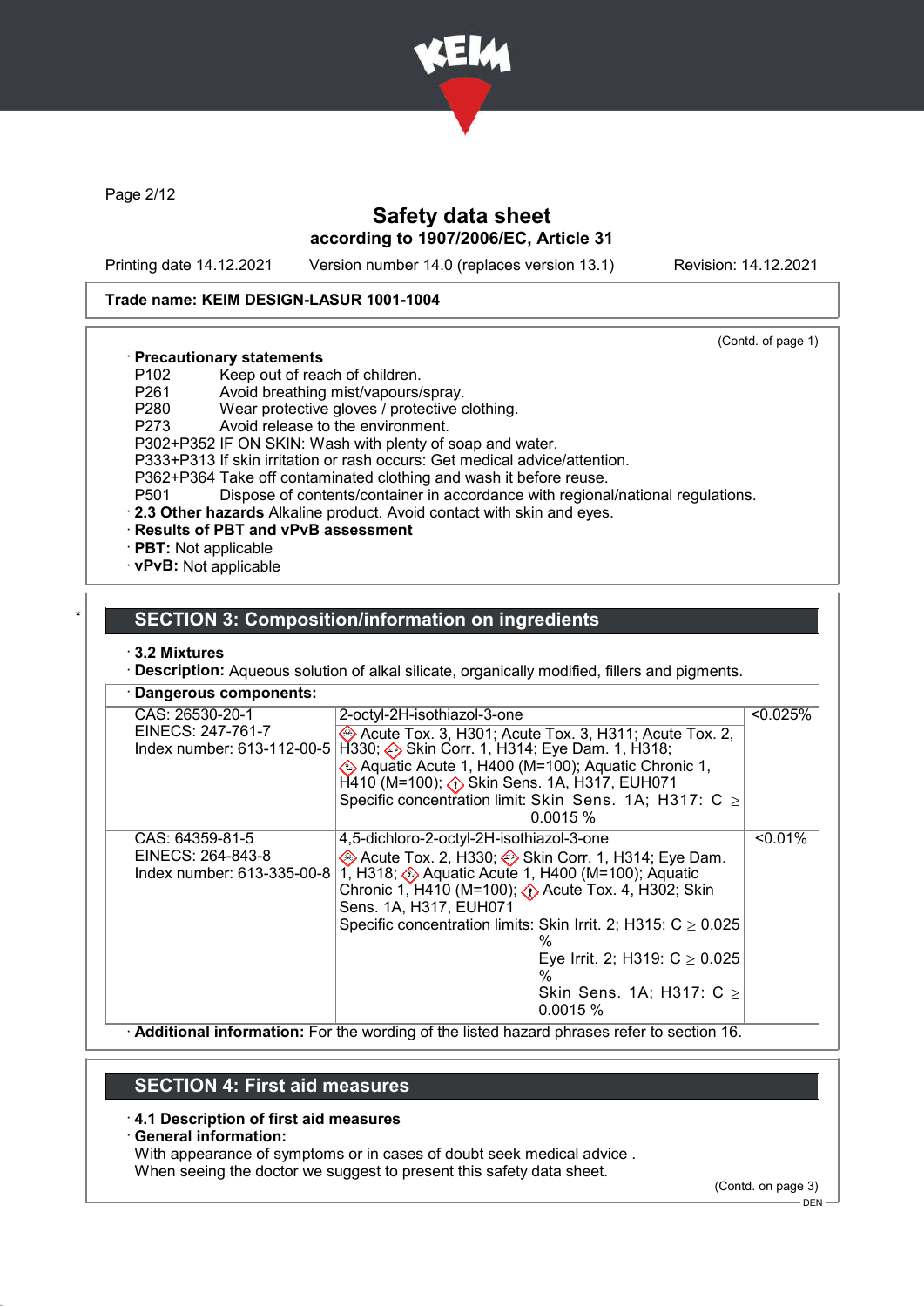

Page 3/12

## Safety data sheet according to 1907/2006/EC, Article 31

Printing date 14.12.2021 Version number 14.0 (replaces version 13.1) Revision: 14.12.2021

#### Trade name: KEIM DESIGN-LASUR 1001-1004

(Contd. of page 2) · After inhalation: Supply fresh air; consult doctor in case of complaints. · After skin contact: Immediately wash with water and soap and rinse thoroughly. Do not use solvents or thinners. If skin irritation continues, consult a doctor. · After eye contact: Rinse opened eye for several minutes under running water. Then consult a doctor. · After swallowing: Rinse mouth and throat well with water. Do not induce vomiting; call for medical help immediately. · 4.2 Most important symptoms and effects, both acute and delayed No further relevant information available. · 4.3 Indication of any immediate medical attention and special treatment needed No further relevant information available. SECTION 5: Firefighting measures · 5.1 Extinguishing media · Suitable extinguishing agents: Product itself does not burn. Co-ordinate fire-fighting measures to the fire surroundings. · 5.2 Special hazards arising from the substance or mixture

In case of fire, the following can be released: carbon oxide (COx) silicon dioxid (SiO2) acrylic monomers

· 5.3 Advice for firefighters

- · Specila protective equipment: Wear self-contained respiratory protective device.
- Additional information

Dispose of fire debris and contaminated fire fighting water in accordance with official regulations. In case of fire do not breathe smoke, fumes and vapours.

## SECTION 6: Accidental release measures

· 6.1 Personal precautions, protective equipment and emergency procedures Ensure adequate ventilation Avoid contact with skin and eyes. Particular danger of slipping on leaked/spilled product. Respect the protection rules (see section 7 a. 8). · 6.2 Environmental precautions: Do not allow product to reach soil, sewage system or any water course. Follow local governmental rules and regulations. Inform respective authorities in case of seepage into water course or sewage system. · 6.3 Methods and material for containment and cleaning up: Absorb with liquid-binding material (sand, diatomite, acid binders, universal binders, sawdust). Dispose of the material collected according to regulations. Clear contaminated areas thoroughly.

(Contd. on page 4)

DEN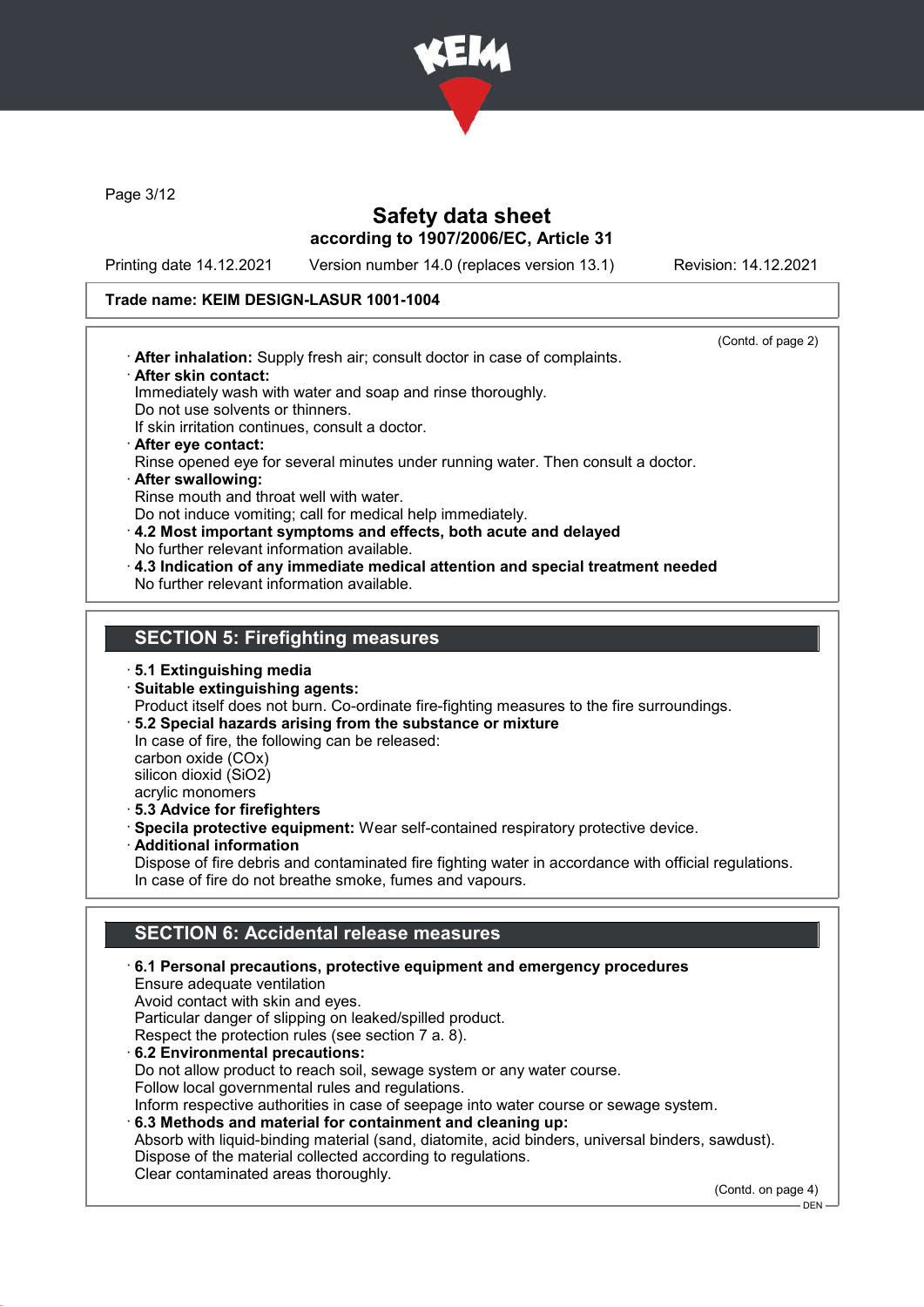

Page 4/12

# Safety data sheet according to 1907/2006/EC, Article 31

Printing date 14.12.2021 Version number 14.0 (replaces version 13.1) Revision: 14.12.2021

#### Trade name: KEIM DESIGN-LASUR 1001-1004

(Contd. of page 3)

Flush rests with sufficient amount of water.

· 6.4 Reference to other sections

See Section 7 for information on safe handling.

See Section 8 for information on personal protection equipment.

See Section 13 for disposal information.

# SECTION 7: Handling and storage

· 7.1 Precautions for safe handling Avoid contact with skin and eyes. Do not inhale aerosols. Keep receptacles tightly sealed. Open and handle receptacle with care. See item 8 (8.2) for information about suitable protective equipment and technical precautions. Respect the protection rules. Information about fire - and explosion protection: The product is not flammable. No special measures required. · 7.2 Conditions for safe storage, including any incompatibilities · Storage: · Requirements to be met by storerooms and receptacles: Keep in the original containers in a cool and dry place. Store only in unopened original receptacles. Information about storage in one common storage facility: Do not store together with acids. Store away from metals. · Further information about storage conditions: Please note information on label Protect from frost. Store in a cool place. Protect from heat and direct sunlight. · Storage class: 12 · 7.3 Specific end use(s) No further relevant information available.

## SECTION 8: Exposure controls/personal protection

· 8.1 Control parameters

· Ingredients with limit values that require monitoring at the workplace:

#### 26530-20-1 2-octyl-2H-isothiazol-3-one

AGW (Germany) Long-term value: 0.05 E mg/m<sup>3</sup> 2(I);DFG, H, Y

· Additional information: The lists valid during the making were used as basis.

(Contd. on page 5)  $-$  DFN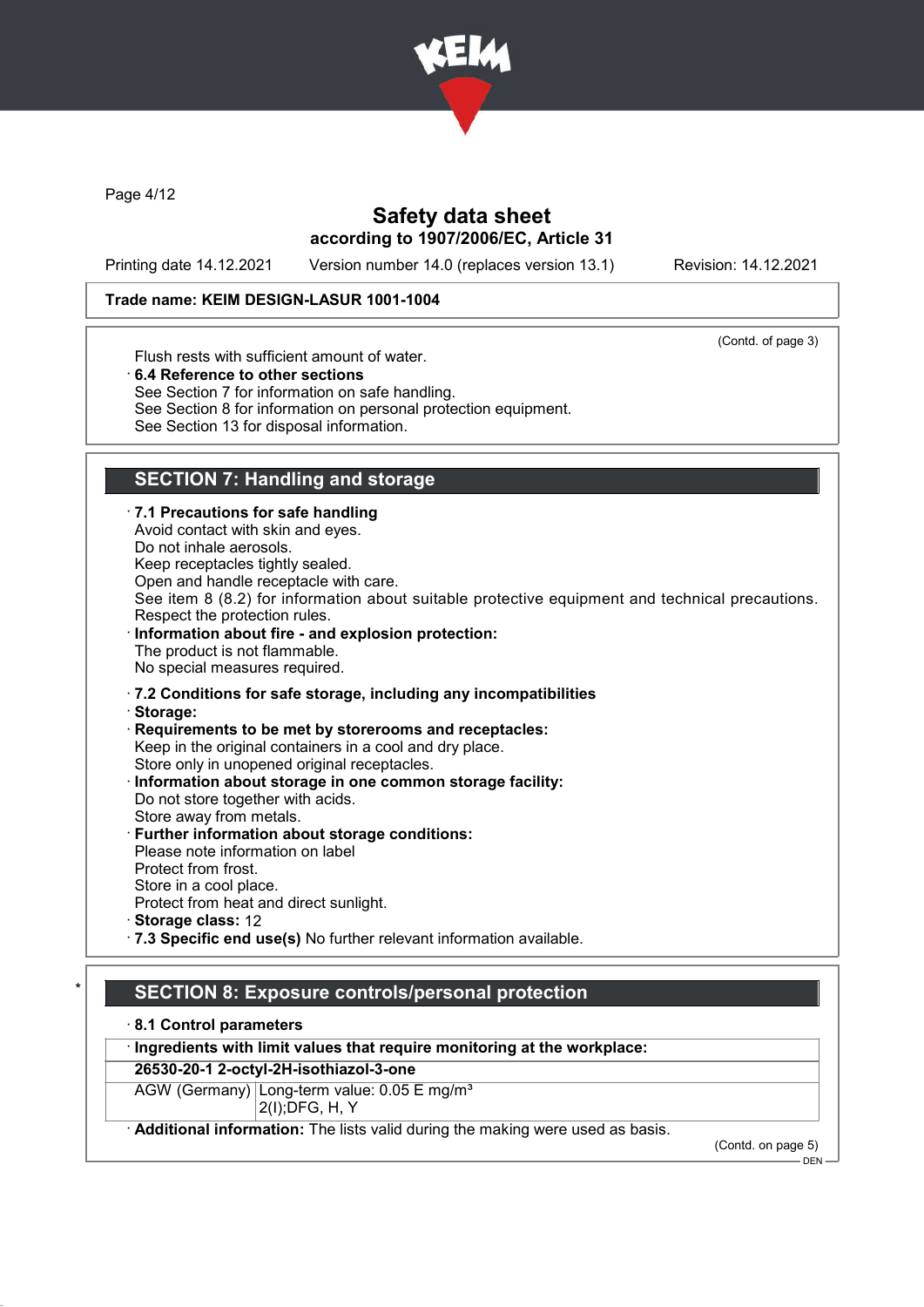

Page 5/12

# Safety data sheet according to 1907/2006/EC, Article 31

Printing date 14.12.2021 Version number 14.0 (replaces version 13.1) Revision: 14.12.2021

(Contd. on page 6)

DEN

## Trade name: KEIM DESIGN-LASUR 1001-1004

|                                                                         | (Contd. of page 4)                                                                                                                                                                                 |
|-------------------------------------------------------------------------|----------------------------------------------------------------------------------------------------------------------------------------------------------------------------------------------------|
| 8.2 Exposure controls                                                   |                                                                                                                                                                                                    |
| · Individual protection measures, such as personal protective equipment |                                                                                                                                                                                                    |
| · General protective and hygienic measures:                             |                                                                                                                                                                                                    |
| Avoid contact with the eyes and skin.                                   |                                                                                                                                                                                                    |
| Do not inhale aerosols.                                                 |                                                                                                                                                                                                    |
| Wash hands before breaks and at the end of work.                        |                                                                                                                                                                                                    |
| Immediately remove all soiled and contaminated clothing.                |                                                                                                                                                                                                    |
| <b>Respiratory protection:</b>                                          |                                                                                                                                                                                                    |
|                                                                         | Use suitable respiratory protective device only when aerosol or mist is formed.                                                                                                                    |
| Combination filter A/P                                                  |                                                                                                                                                                                                    |
| · Hand protection Protective gloves                                     |                                                                                                                                                                                                    |
| <b>Material of gloves</b>                                               |                                                                                                                                                                                                    |
| suitable material e.g.:                                                 |                                                                                                                                                                                                    |
| Nitrile rubber, NBR                                                     |                                                                                                                                                                                                    |
| Natural rubber, NR                                                      |                                                                                                                                                                                                    |
| PVC gloves                                                              |                                                                                                                                                                                                    |
| Recommended thickness of the material: $\geq 0.5$ mm                    |                                                                                                                                                                                                    |
|                                                                         | The selection of the suitable gloves does not only depend on the material, but also on further marks                                                                                               |
|                                                                         | of quality and varies from manufacturer to manufacturer. As the product is a preparation of several                                                                                                |
|                                                                         | substances, the resistance of the glove material can not be calculated in advance and has therefore                                                                                                |
| to be checked prior to the application.                                 |                                                                                                                                                                                                    |
| Penetration time of glove material                                      |                                                                                                                                                                                                    |
| Value for the permeation: level $\geq 6$ (480 min)                      |                                                                                                                                                                                                    |
|                                                                         | The determined penetration times according to EN 16523-1:2015 are not performed under practical<br>conditions. Therefore a maximum wearing time, which corresponds to 50% of the penetration time, |
| is recommended.                                                         |                                                                                                                                                                                                    |
|                                                                         | The exact break trough time has to be found out by the manufacturer of the protective gloves and                                                                                                   |
| has to be observed.                                                     |                                                                                                                                                                                                    |
| Eye/face protection Tightly sealed goggles                              |                                                                                                                                                                                                    |
| <b>Body protection:</b>                                                 |                                                                                                                                                                                                    |
| Protective work clothing                                                |                                                                                                                                                                                                    |
| After contact with skin wash thoroughly with water and apply lotion.    |                                                                                                                                                                                                    |
| <b>Environmental exposure controls</b>                                  |                                                                                                                                                                                                    |
| See Section 12 and 6.2                                                  |                                                                                                                                                                                                    |
| No further relevant information available.                              |                                                                                                                                                                                                    |
|                                                                         |                                                                                                                                                                                                    |
|                                                                         |                                                                                                                                                                                                    |
| <b>SECTION 9: Physical and chemical properties</b>                      |                                                                                                                                                                                                    |
| 9.1 Information on basic physical and chemical properties               |                                                                                                                                                                                                    |
| <b>General Information</b>                                              |                                                                                                                                                                                                    |
| · Physical state                                                        | Fluid                                                                                                                                                                                              |
| · Colour:                                                               | According to product specification                                                                                                                                                                 |
| · Odour:                                                                | Weak, characteristic                                                                                                                                                                               |

Weak, characteristic<br>Not determined

· Odour threshold:<br>· Melting point/freezing point: Not determined

 $\cdot$  Melting point/freezing point: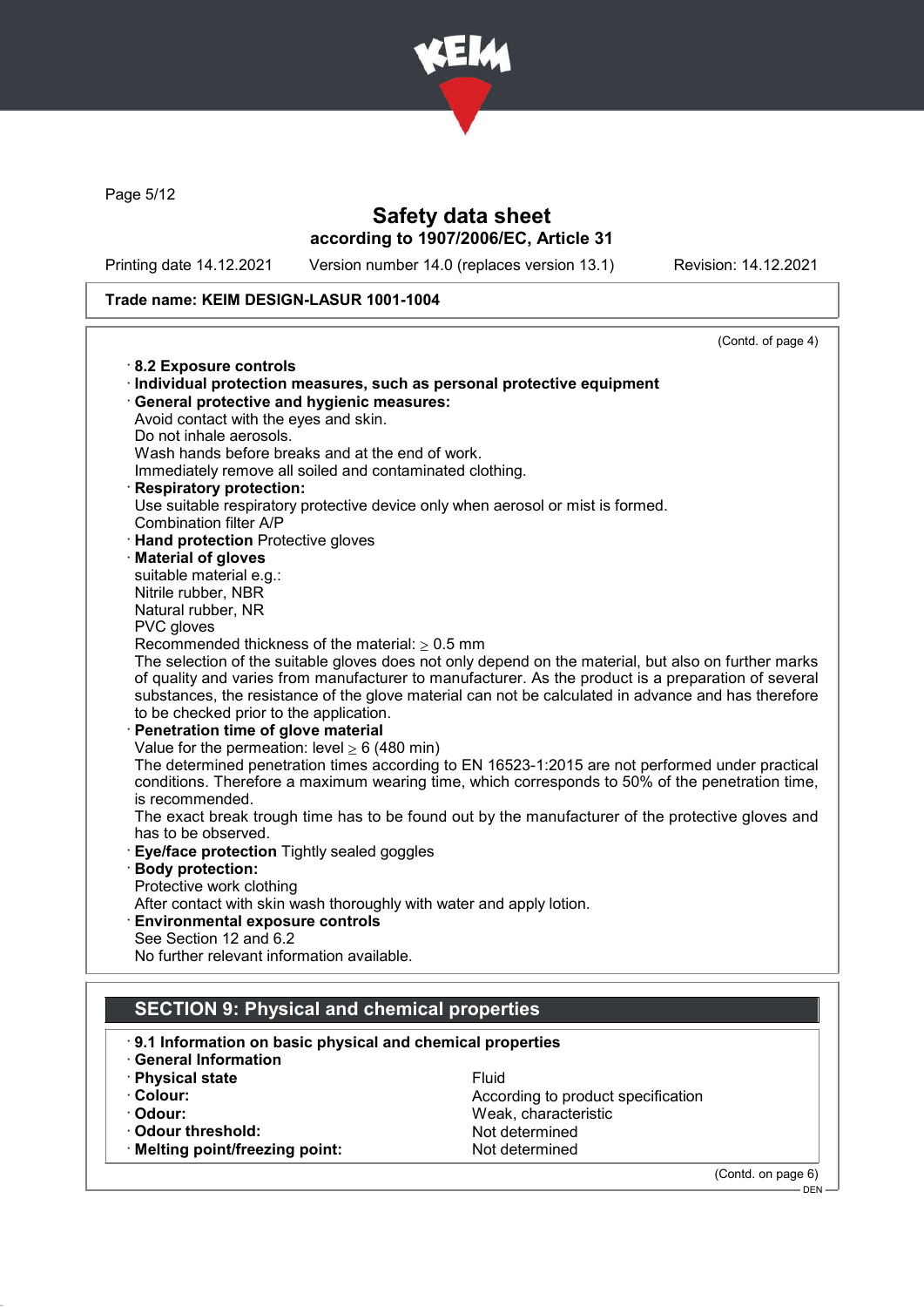

Page 6/12

# Safety data sheet according to 1907/2006/EC, Article 31

Printing date 14.12.2021 Version number 14.0 (replaces version 13.1) Revision: 14.12.2021

## Trade name: KEIM DESIGN-LASUR 1001-1004

|                                                                                                | (Contd. of page 5)                                                              |
|------------------------------------------------------------------------------------------------|---------------------------------------------------------------------------------|
| Boiling point or initial boiling point and                                                     |                                                                                 |
| boiling range                                                                                  | Not determined                                                                  |
| · Flammability                                                                                 | Not applicable                                                                  |
| <b>Lower and upper explosion limit</b>                                                         |                                                                                 |
| · Lower:                                                                                       | Not applicable                                                                  |
| · Upper:                                                                                       | Not applicable                                                                  |
| · Flash point:                                                                                 | Not applicable                                                                  |
| · Auto-ignition temperature:                                                                   | Product is not selfigniting.                                                    |
| · Decomposition temperature:                                                                   | Not determined                                                                  |
| · pH at 20 °C                                                                                  | $~11.4*$                                                                        |
| · Viscosity:                                                                                   |                                                                                 |
| · Kinematic viscosity                                                                          | Not determined                                                                  |
| Dynamic at 20 °C:                                                                              | 400-800* mPas                                                                   |
| · Solubility                                                                                   |                                                                                 |
| · water:                                                                                       | Miscible                                                                        |
| · Partition coefficient n-octanol/water (log                                                   |                                                                                 |
| value)                                                                                         | Not applicable                                                                  |
| · Vapour pressure at 20 °C:                                                                    | $~23$ hPa                                                                       |
| Density and/or relative density                                                                |                                                                                 |
| · Density at 20 °C:                                                                            | 1.2-1.3* $q/cm3$                                                                |
| · Relative density                                                                             | Not determined                                                                  |
| · Vapour density                                                                               | Not applicable                                                                  |
| · 9.2 Other information                                                                        | * The values are for freshly produced material<br>and may change with the time. |
| · Appearance:                                                                                  |                                                                                 |
| · Form:                                                                                        | Pasty                                                                           |
| · Important information on protection of health                                                |                                                                                 |
|                                                                                                |                                                                                 |
| and environment, and on safety.                                                                |                                                                                 |
|                                                                                                | Not determined                                                                  |
|                                                                                                | Product does not present an explosion hazard.                                   |
| · Ignition temperature:<br><b>Explosive properties:</b><br>Change in condition                 |                                                                                 |
| · Softening point/range                                                                        |                                                                                 |
| Oxidising properties:                                                                          | Not applicable                                                                  |
| <b>Evaporation rate</b>                                                                        | Not applicable                                                                  |
| Information with regard to physical hazard                                                     |                                                                                 |
| classes                                                                                        |                                                                                 |
|                                                                                                | Void                                                                            |
|                                                                                                |                                                                                 |
|                                                                                                | Void                                                                            |
|                                                                                                | Void                                                                            |
|                                                                                                | Void                                                                            |
| · Explosives<br>· Flammable gases<br>· Aerosols<br>· Oxidising gases<br>· Gases under pressure | Void                                                                            |
| · Flammable liquids                                                                            | Void                                                                            |
| · Flammable solids<br>· Self-reactive substances and mixtures                                  | Void<br>Void                                                                    |

DEN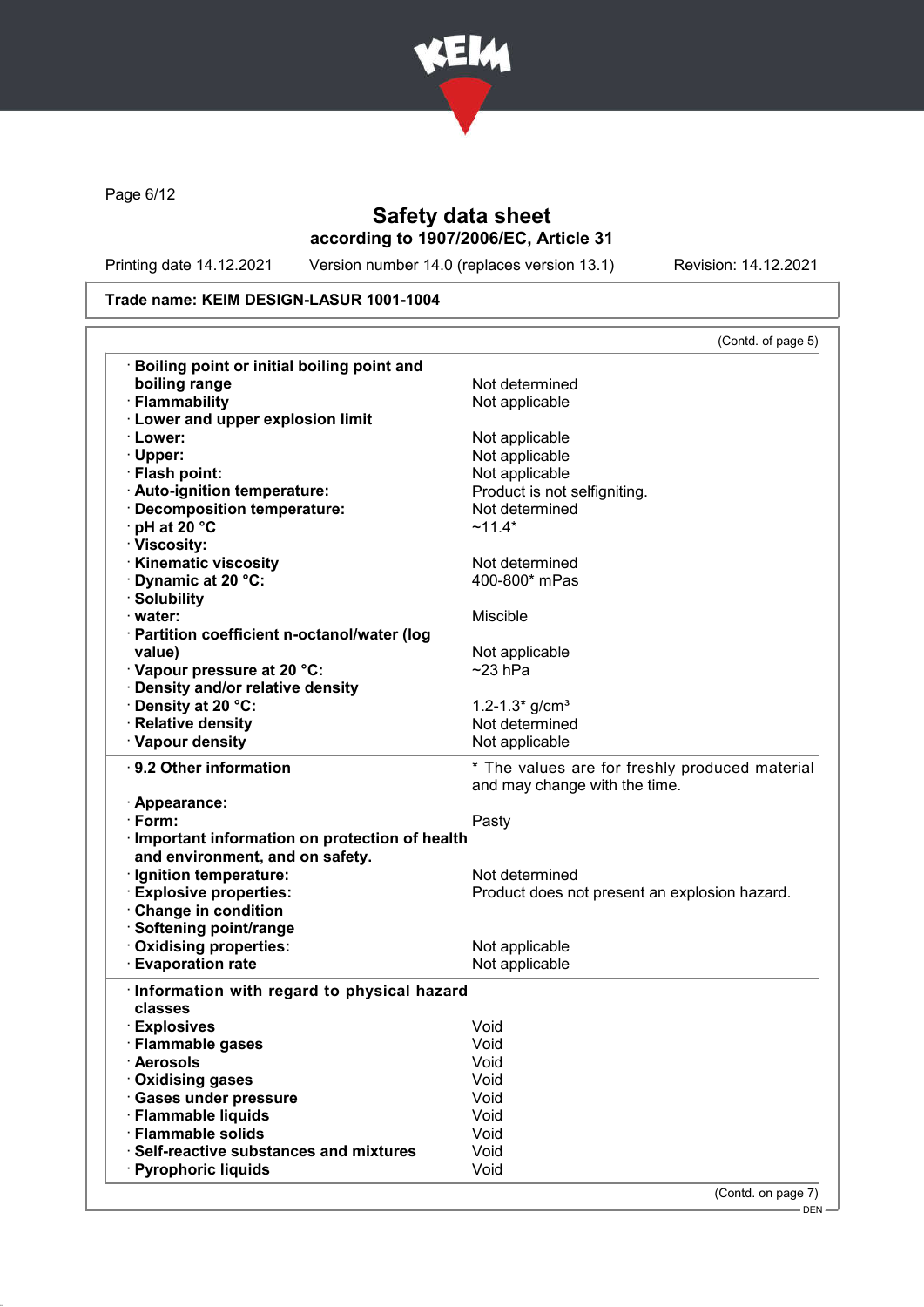

Page 7/12

# Safety data sheet according to 1907/2006/EC, Article 31

Printing date 14.12.2021 Version number 14.0 (replaces version 13.1) Revision: 14.12.2021

#### Trade name: KEIM DESIGN-LASUR 1001-1004

|                                        |      | (Contd. of page 6) |
|----------------------------------------|------|--------------------|
| · Pyrophoric solids                    | Void |                    |
| · Self-heating substances and mixtures | Void |                    |
| · Substances and mixtures, which emit  |      |                    |
| flammable gases in contact with water  | Void |                    |
| · Oxidising liquids                    | Void |                    |
| · Oxidising solids                     | Void |                    |
| Organic peroxides                      | Void |                    |
| Corrosive to metals                    | Void |                    |
| · Desensitised explosives              | Void |                    |

## SECTION 10: Stability and reactivity

· 10.1 Reactivity No further relevant information available.

· 10.2 Chemical stability Stable under normal conditions of storage and use.

- · Thermal decomposition / conditions to be avoided:
- No decomposition if used according to specifications.
- · 10.3 Possibility of hazardous reactions No dangerous reactions known.
- · 10.4 Conditions to avoid No further relevant information available.
- · 10.5 Incompatible materials:

Acids

Metals

## · 10.6 Hazardous decomposition products:

In case of fire, the following can be released: Carbon oxides (COx) silicon dioxid (SiO2)

acrylic monomers

No hazardous decomposition products if stored and handled as prescribed.

## **SECTION 11: Toxicological information**

## · 11.1 Information on hazard classes as defined in Regulation (EC) No 1272/2008

· Acute toxicity Based on available data, the classification criteria are not met.

| <b>LD/LC50 values relevant for classification:</b> |      |                         |  |
|----------------------------------------------------|------|-------------------------|--|
| 26530-20-1 2-octyl-2H-isothiazol-3-one             |      |                         |  |
| Oral                                               | LD50 | $\vert$ 125 mg/kg (ATE) |  |

| Dermal | LD50 | $ 311 \text{ mg/kg}$ (ATE)                                                                       |
|--------|------|--------------------------------------------------------------------------------------------------|
|        |      | Inhalative $ LG50/4 h 0.27 mg/l (ATE)$                                                           |
|        |      | 64359-81-5 4,5-dichloro-2-octyl-2H-isothiazol-3-one                                              |
| Oral   | LD50 | 567 mg/kg (ATE)                                                                                  |
| Dermal | LD50 | $  > 2,000 \text{ mg/kg}$ (ATE)                                                                  |
|        |      | Inhalative $ LC50/4 h 0.16 mg/l (ATE)$                                                           |
|        |      | · Skin corrosion/irritation Frequent persistent contact with the skin may cause skin irritation. |

· Serious eye damage/irritation In case of longer exposure, irritating effect is possible.

<sup>(</sup>Contd. on page 8)

 $-$  DEN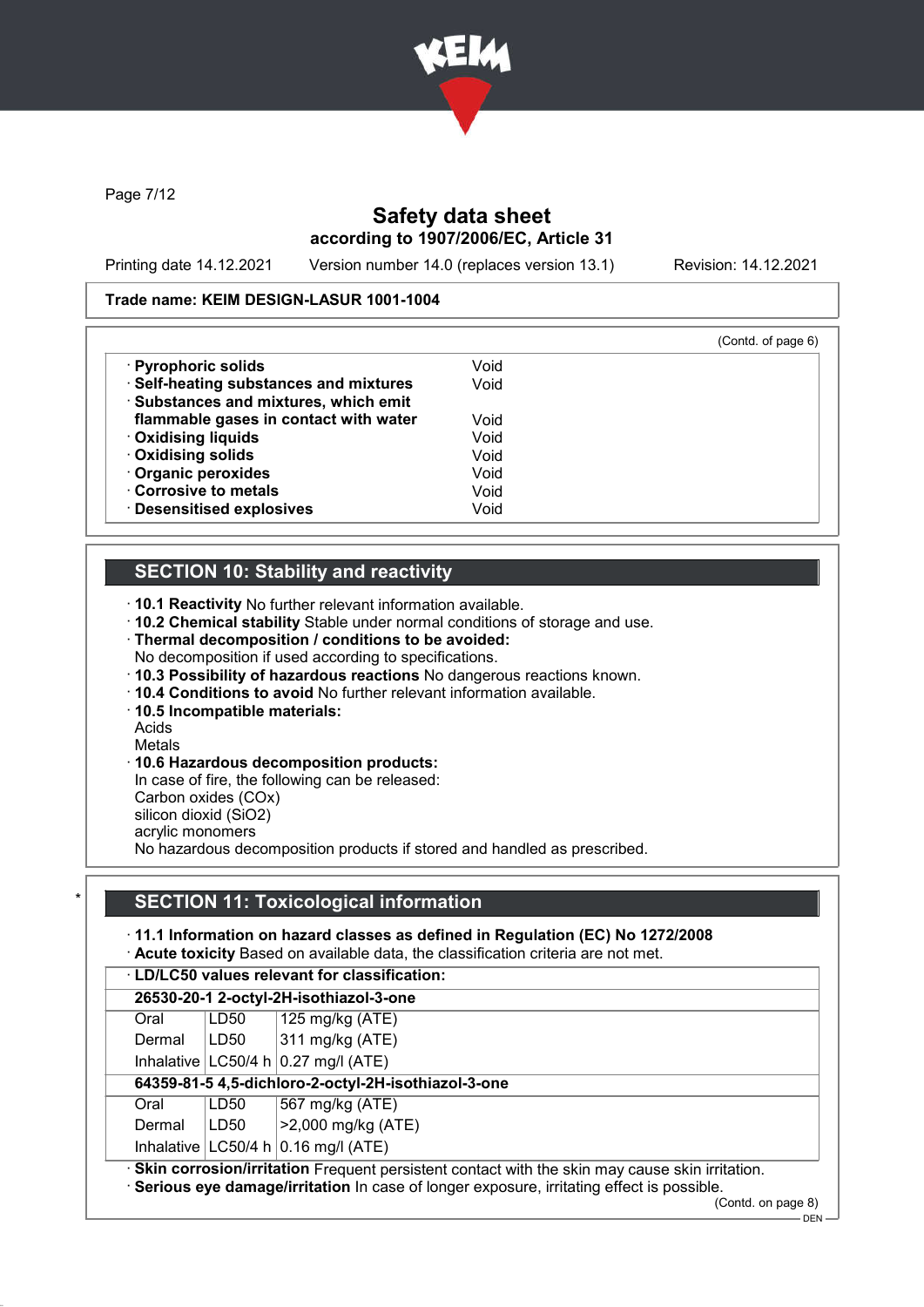

Page 8/12

## Safety data sheet according to 1907/2006/EC, Article 31

Printing date 14.12.2021 Version number 14.0 (replaces version 13.1) Revision: 14.12.2021

#### Trade name: KEIM DESIGN-LASUR 1001-1004

· during inhalation: Irritant effect possible. · during swallowing: Irritant effect possible

· Respiratory or skin sensitisation

OIT = 2-octyl-2H-isothiazol-3-one

(Contd. of page 7) Contains OIT,DCOIT. May produce an allergic reaction.

- · Germ cell mutagenicity Based on available data, the classification criteria are not met. · Carcinogenicity Based on available data, the classification criteria are not met.
- · Reproductive toxicity Based on available data, the classification criteria are not met.
- · STOT-single exposure Based on available data, the classification criteria are not met.
- · STOT-repeated exposure Based on available data, the classification criteria are not met.
- · Aspiration hazard Based on available data, the classification criteria are not met.
- · Other information (about experimental toxicology):

DCOIT = 4,5-dichloro-2-octyl-2H-isothiazol-3-one

Experimental analysis are not available.

The product was not tested. The statements on toxicology have been derived from the properties of the individual components.

- · Subacute to chronic toxicity:
- · CMR effects (carcinogenity, mutagenicity and toxicity for reproduction) Not applicable
- · 11.2 Information on other hazards
- **Endocrine disrupting properties**

None of the ingredients is listed.

## **SECTION 12: Ecological information**

#### · 12.1 Toxicity

#### Aquatic toxicity:

Harmful to aquatic organisms.

May cause long-term adverse effects in the aquatic environment.

|             | 26530-20-1 2-octyl-2H-isothiazol-3-one              |                    |  |
|-------------|-----------------------------------------------------|--------------------|--|
| <b>NOEC</b> | 0.004 mg/l /72H (algae) (OECD 201)                  |                    |  |
|             | 0.022 mg/l /28d (fish) (OECD 210)                   |                    |  |
|             | 0.002 mg/l /21d (daphnia) (OECD 211)                |                    |  |
|             | EC 20/30min   10.4 mg/l (sewage sludge) (Literatur) |                    |  |
| EC 50/48h   | 0.42 mg/l (daphnia) (OECD 202)                      |                    |  |
| EC 50/72 h  | 0.084 mg/l (algae) (OECD 201)                       |                    |  |
| EC20/3h     | 7.3 mg/l (sewage sludge) (OECD 209)                 |                    |  |
| LC 50/96 h  | 0.036 mg/l (fish) (OECD 203)                        |                    |  |
|             | 64359-81-5 4,5-dichloro-2-octyl-2H-isothiazol-3-one |                    |  |
| <b>NOEC</b> | 0.015 mg/l (algae) (OECD 201)                       |                    |  |
|             | 0.00047 mg/l /28d (fish) (OECD 210)                 |                    |  |
|             | 0.0004 mg/l /21d (daphnia) (OECD 211)               |                    |  |
| EC 50/48h   | 0.0097 mg/l (daphnia) (OECD 202)                    |                    |  |
|             |                                                     | (Contd. on page 9) |  |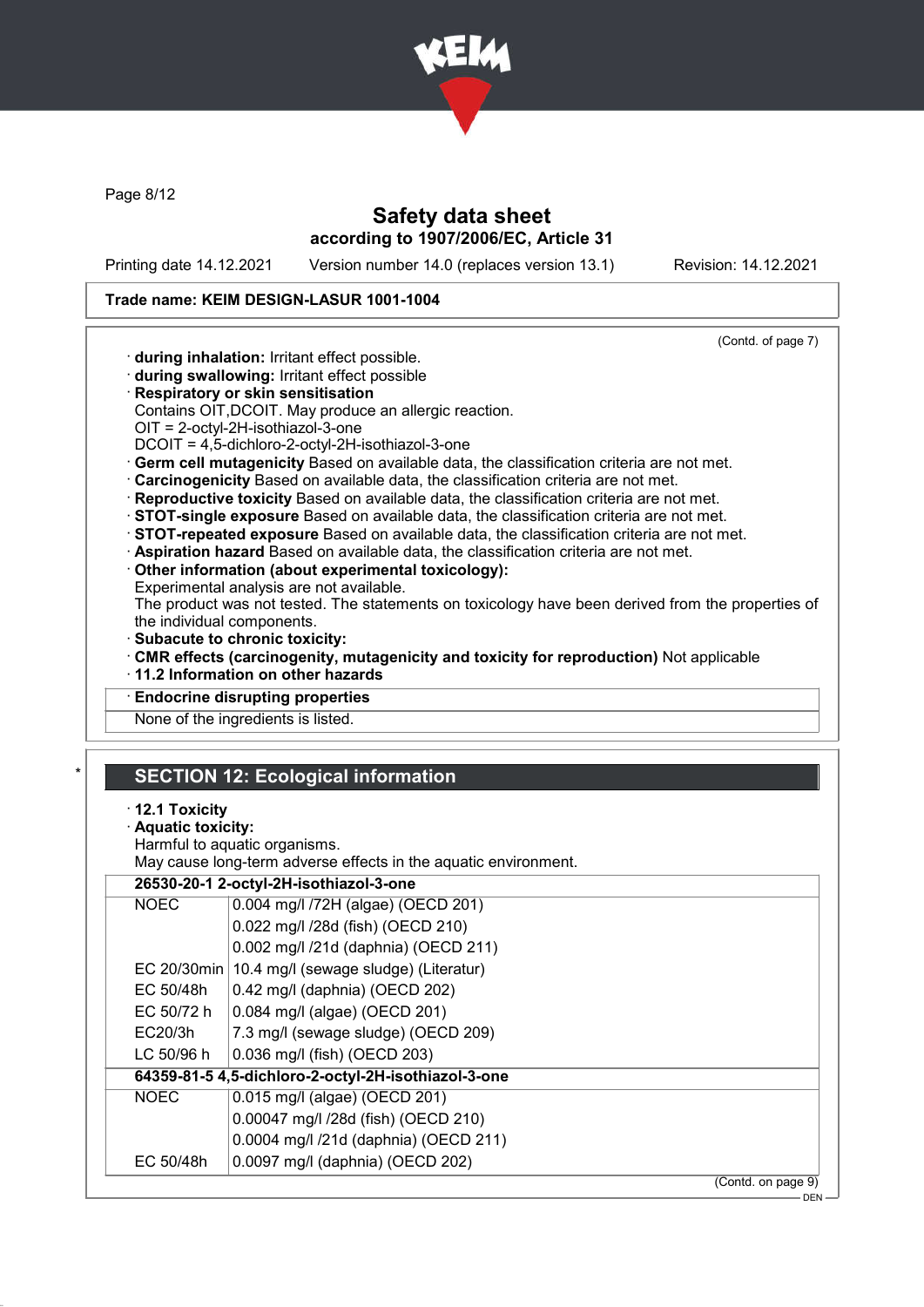

Page 9/12

# Safety data sheet according to 1907/2006/EC, Article 31

Printing date 14.12.2021 Version number 14.0 (replaces version 13.1) Revision: 14.12.2021

## Trade name: KEIM DESIGN-LASUR 1001-1004

|                        |                                                                                         | (Contd. of page 8) |
|------------------------|-----------------------------------------------------------------------------------------|--------------------|
| EC 50/72 h             | 0.025 mg/l (algae) (OECD 201)                                                           |                    |
| LC 50/96 h             | 0.0078 mg/l (fish) (OECD 203)                                                           |                    |
|                        | · 12.2 Persistence and degradability No further relevant information available.         |                    |
|                        | · 12.3 Bioaccumulative potential No further relevant information available.             |                    |
|                        | <b>Bioconcentration factor (BCF)</b>                                                    |                    |
|                        | 64359-81-5 4,5-dichloro-2-octyl-2H-isothiazol-3-one   13                                |                    |
|                        | . 12.4 Mobility in soil No further relevant information available.                      |                    |
|                        | 12.5 Results of PBT and vPvB assessment                                                 |                    |
| · PBT: Not applicable  |                                                                                         |                    |
| · vPvB: Not applicable |                                                                                         |                    |
|                        | 12.6 Endocrine disrupting properties                                                    |                    |
|                        | The product does not contain substances with endocrine disrupting properties.           |                    |
|                        | ⋅12.7 Other adverse effects                                                             |                    |
|                        | · Additional ecological information:                                                    |                    |
| · AOX-indication:      |                                                                                         |                    |
|                        | The product can take influence in small measure on the AOX-load of the waste water.     |                    |
| · General notes:       |                                                                                         |                    |
|                        | At present there are no ecotoxicological assessments.                                   |                    |
|                        | The statements on ecotoxicology have been derived from the properties of the individual |                    |
| components.            |                                                                                         |                    |
|                        | Do not allow product to reach ground water, water course or sewage system.              |                    |
|                        | Water hazard class 2 (German Regulation) (Self-assessment): hazardous for water         |                    |
|                        |                                                                                         |                    |
|                        | <b>SECTION 13: Disposal considerations</b>                                              |                    |
|                        |                                                                                         |                    |
|                        |                                                                                         |                    |

#### · 13.1 Waste treatment methods

· Recommendation

Must not be disposed with household garbage. Do not allow product to reach sewage system. Disposal must be made according to official regulations.

## · European waste catalogue

08 01 11\* waste paint and varnish containing organic solvents or other hazardous substances

· Uncleaned packaging:

· Recommendation: Disposal must be made according to official regulations.

· Recommended cleansing agents: Water, if necessary with cleansing agents.

| <b>SECTION 14: Transport information</b>          |      |                                |
|---------------------------------------------------|------|--------------------------------|
| 14.1 UN number or ID number<br>· ADR, IMDG, IATA  | Void |                                |
| 14.2 UN proper shipping name<br>· ADR, IMDG, IATA | Void |                                |
|                                                   |      | (Contd. on page 10)<br>$DFN -$ |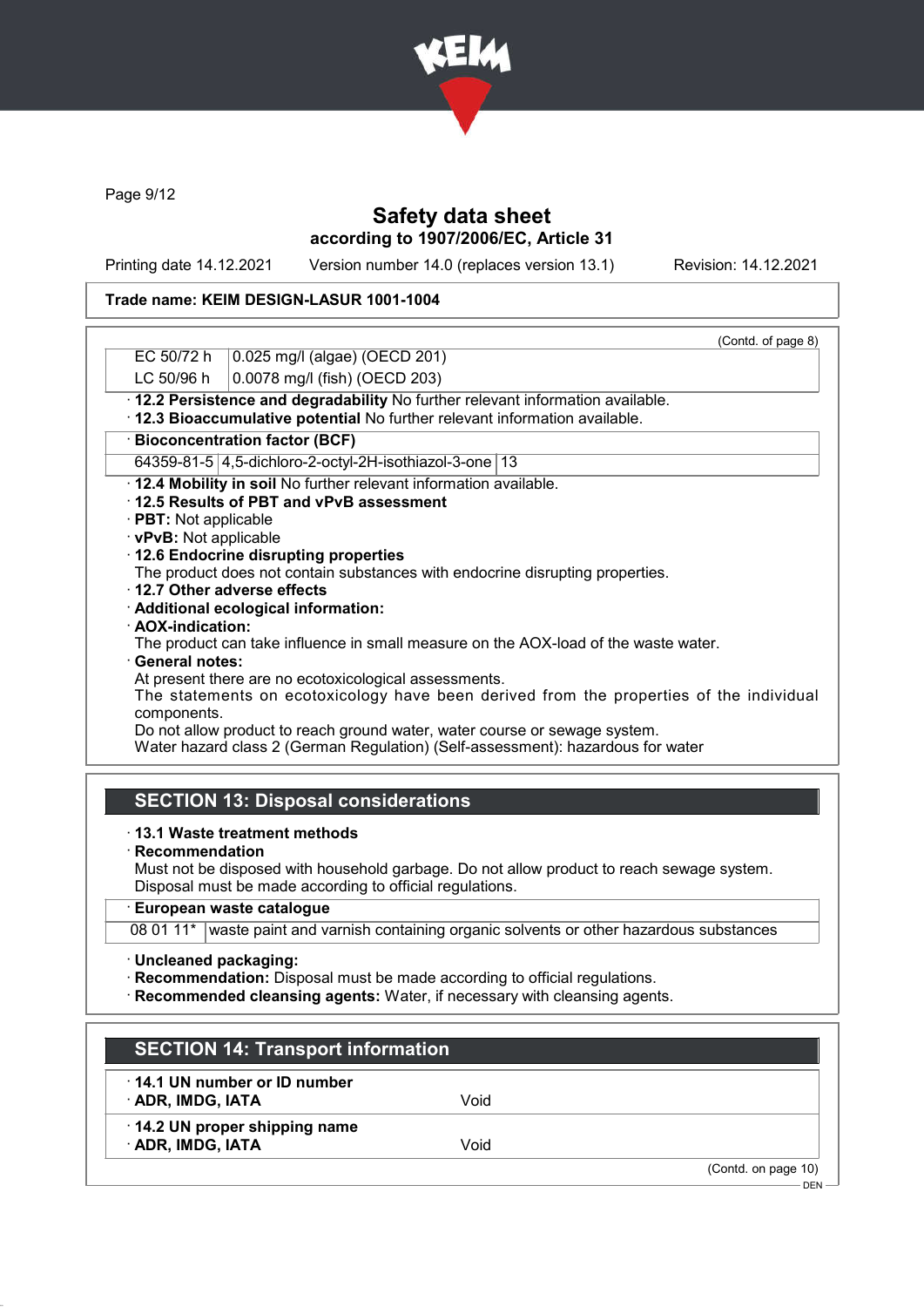

Page 10/12

## Safety data sheet according to 1907/2006/EC, Article 31

Printing date 14.12.2021 Version number 14.0 (replaces version 13.1) Revision: 14.12.2021

#### Trade name: KEIM DESIGN-LASUR 1001-1004

|                                              | (Contd. of page 9)                                            |
|----------------------------------------------|---------------------------------------------------------------|
| 14.3 Transport hazard class(es)              |                                                               |
| · ADR, IMDG, IATA                            |                                                               |
| · Class                                      | Void                                                          |
| 14.4 Packing group<br>· ADR, IMDG, IATA      | Void                                                          |
| 14.5 Environmental hazards:                  |                                                               |
| · Marine pollutant:                          | No                                                            |
| 14.6 Special precautions for user            | Not applicable                                                |
| 14.7 Maritime transport in bulk according to |                                                               |
| <b>IMO instruments</b>                       | Not applicable                                                |
| · Transport/Additional information:          | No dangerous good in sense of these transport<br>regulations. |
| · UN "Model Regulation":                     | Void                                                          |

## **SECTION 15: Regulatory information**

- · 15.1 Safety, health and environmental regulations/legislation specific for the substance or mixture
- · Labelling according to Regulation (EC) No 1272/2008

For information on labelling please refer to section 2 of this document.

· Directive 2012/18/EU

· Named dangerous substances - ANNEX I None of the ingredients is listed.

· LIST OF SUBSTANCES SUBJECT TO AUTHORISATION (ANNEX XIV)

None of the ingredients is listed.

· DIRECTIVE 2011/65/EU on the restriction of the use of certain hazardous substances in electrical and electronic equipment – Annex II

None of the ingredients is listed.

· REGULATION (EU) 2019/1148

Annex I - RESTRICTED EXPLOSIVES PRECURSORS (Upper limit value for the purpose of licensing under Article 5(3))

None of the ingredients is listed.

Annex II - REPORTABLE EXPLOSIVES PRECURSORS

None of the ingredients is listed.

#### Regulation (EC) No 273/2004 on drug precursors

None of the ingredients is listed.

(Contd. on page 11)

**DEN**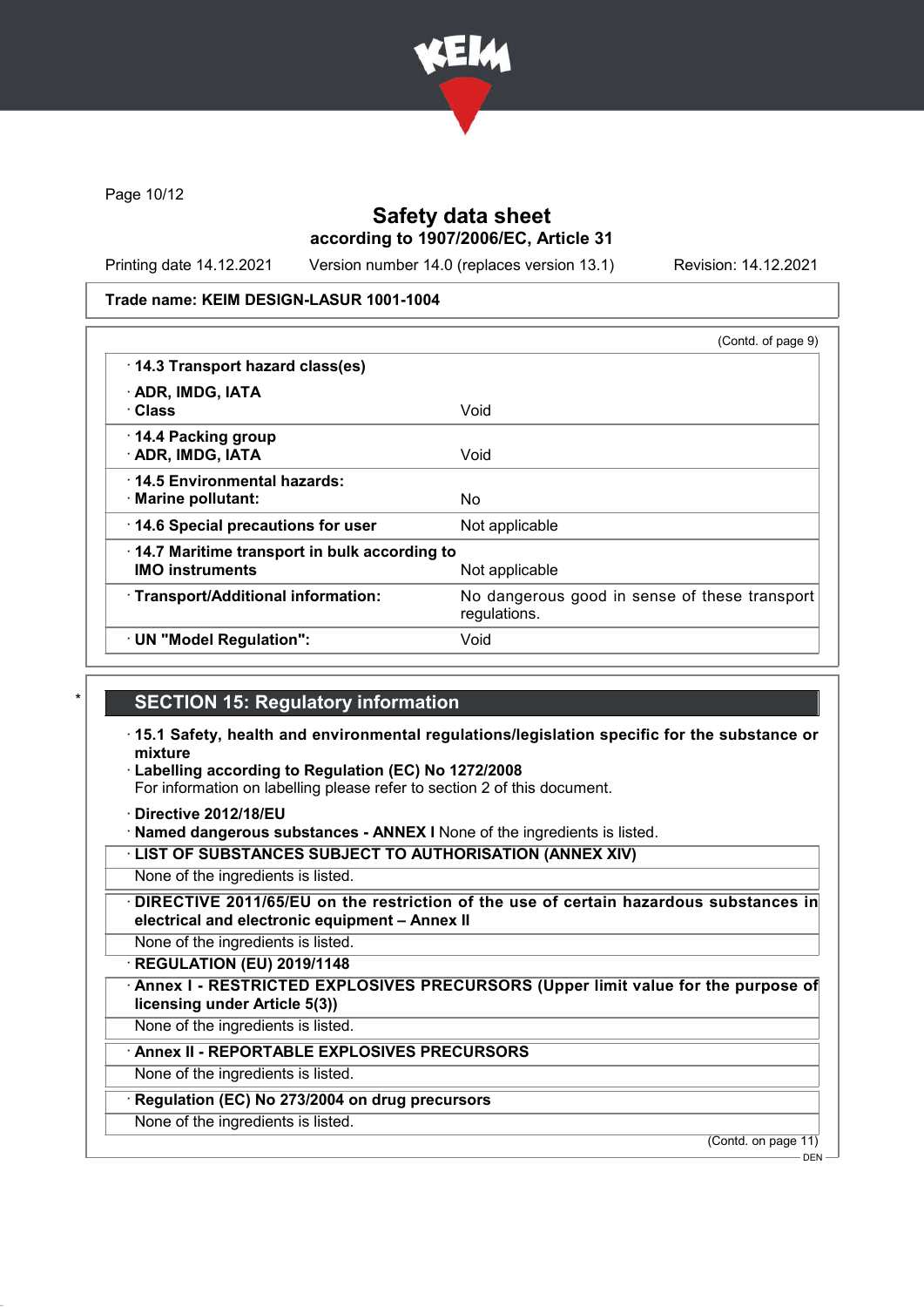

Page 11/12

## Safety data sheet according to 1907/2006/EC, Article 31

Printing date 14.12.2021 Version number 14.0 (replaces version 13.1) Revision: 14.12.2021

#### Trade name: KEIM DESIGN-LASUR 1001-1004

(Contd. of page 10) Regulation (EC) No 111/2005 laying down rules for the monitoring of trade between the Community and third countries in drug precursors

None of the ingredients is listed.

#### · National regulations:

· Waterhazard class: Water hazard class 2 (Self-assessment): hazardous for water.

· Other regulations, limitations and prohibitive regulations

· Please note:

TRGS 200 (Germany) TRGS 500 (Germany) TRGS 510 (Germany)

TRGS 900 (Germany)

· Substances of very high concern (SVHC) according to REACH, Article 57 Not applicable

· Product-Code/Giscode: BSW50

· 15.2 Chemical safety assessment: A Chemical Safety Assessment has not been carried out.

#### SECTION 16: Other information

This information is based on our present knowledge. However, this shall not constitute a guarantee for any specific product features and shall not establish a legally valid contractual relationship.

# **Relevant phrases**<br>H301 Toxic if sy

Toxic if swallowed.

H<sub>302</sub> Harmful if swallowed.<br>H<sub>311</sub> Toxic in contact with s

- H311 Toxic in contact with skin.<br>H314 Causes severe skin burns
- H314 Causes severe skin burns and eye damage.<br>H317 May cause an allergic skin reaction.
- May cause an allergic skin reaction.
- H318 Causes serious eye damage.
- H330 Fatal if inhaled.<br>H400 Very toxic to ag
- H400 Very toxic to aquatic life.<br>H410 Very toxic to aquatic life

Very toxic to aquatic life with long lasting effects.

EUH071 Corrosive to the respiratory tract.

· Department issuing SDS: KEIMFARBEN Germany, Product safety department

· Version number of previous version: 13.1

#### · Abbreviations and acronyms:

ADR: Accord relatif au transport international des marchandises dangereuses par route (European Agreement Concerning the International Carriage of Dangerous Goods by Road) IMDG: International Maritime Code for Dangerous Goods

IATA: International Air Transport Association

GHS: Globally Harmonised System of Classification and Labelling of Chemicals

EINECS: European Inventory of Existing Commercial Chemical Substances

ELINCS: European List of Notified Chemical Substances

CAS: Chemical Abstracts Service (division of the American Chemical Society)

TRGS: Technische Regeln für Gefahrstoffe (Technical Rules for Dangerous Substances, BAuA, Germany)

LC50: Lethal concentration, 50 percent

LD50: Lethal dose, 50 percent

PBT: Persistent, Bioaccumulative and Toxic

SVHC: Substances of Very High Concern vPvB: very Persistent and very Bioaccumulative

AGW: Arbeitsplatzgrenzwert (Germany)

(Contd. on page 12)

<sup>-</sup> DEN